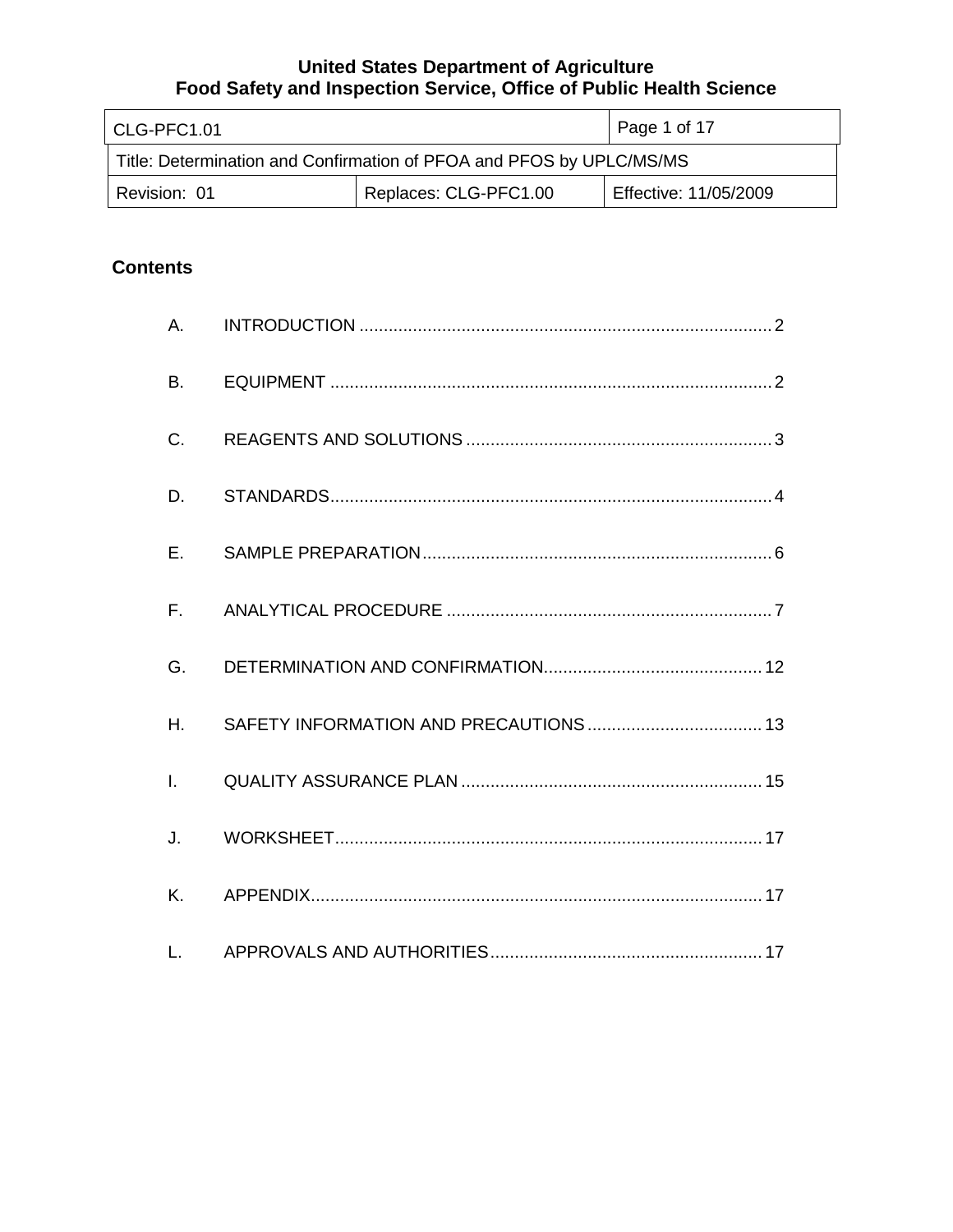| l CLG-PFC1.01                                                        |                       | $\vert$ Page 2 of 17  |
|----------------------------------------------------------------------|-----------------------|-----------------------|
| Title: Determination and Confirmation of PFOA and PFOS by UPLC/MS/MS |                       |                       |
| Revision: 01                                                         | Replaces: CLG-PFC1.00 | Effective: 11/05/2009 |

# **A. INTRODUCTION**

1. Theory

Perfluorooctanoic acid (PFOA) and perfluorooctanesulfonic acid (PFOS) are extracted from serum with acidified acetonitrile and from muscle with a base digestion followed by a solid phase extraction. Quantitation is performed by LC/MS/MS with Ultra Performance Liquid Chromatography (UPLC) and triple quadruple mass spectrometer in electrospray negative ion (ESI-) mode. Confirmation is based on comparison of sample LC retention time and product ion abundance ratios against those obtained for a positive control (recovery).

2. Applicability

This method is applicable for the determination and confirmation of PFOA and PFOS in bovine serum at levels ≥ 10 ppb and bovine muscle at levels ≥ 20 ppb.

3. Structures

| <b>PFOA</b> | $CF3(CF2)6COOH$     | CAS No. 335-67-1  |
|-------------|---------------------|-------------------|
| <b>PFOS</b> | $CF_3(CF_2)_7SO_3H$ | CAS No. 1763-23-1 |

# **B. EQUIPMENT**

Note: Equivalent equipment may be substituted.

### 1. Apparatus

- a. Analytical Balance Readable to 0.1 mg, Model AE 160, Mettler.
- b. Centrifuge Tubes 15 mL (polypropylene) Falcon tubes, Cat. No. 352096, Becton Dickinson.
- c. Variable volume pipettors Automatic pipettors capable of accurately delivering  $2 - 5,000$  µL.
- d. Vortex Mixer Vortexer-2, Model G-560, VWR.
- e. Centrifuge Sorvall RC-4, Kendro laboratory Products, Inc., Asheville, NC.
- f. Glass volumetric flasks, Class A.
- g. Food Homogenizer Robot Coupe model RSI-2Y-1, Robot Coupe USA.
- h. SPE Cartridges OASIS WAX, Part Number 186002490, Waters Corp.
- i. 0.45 µm PTFE Membrane Filter Part Number 4422T, Pall Life Sciences.
- j. Sonicator Branson 8510, Part Number CPN-952-818, Branson Ultrasonics.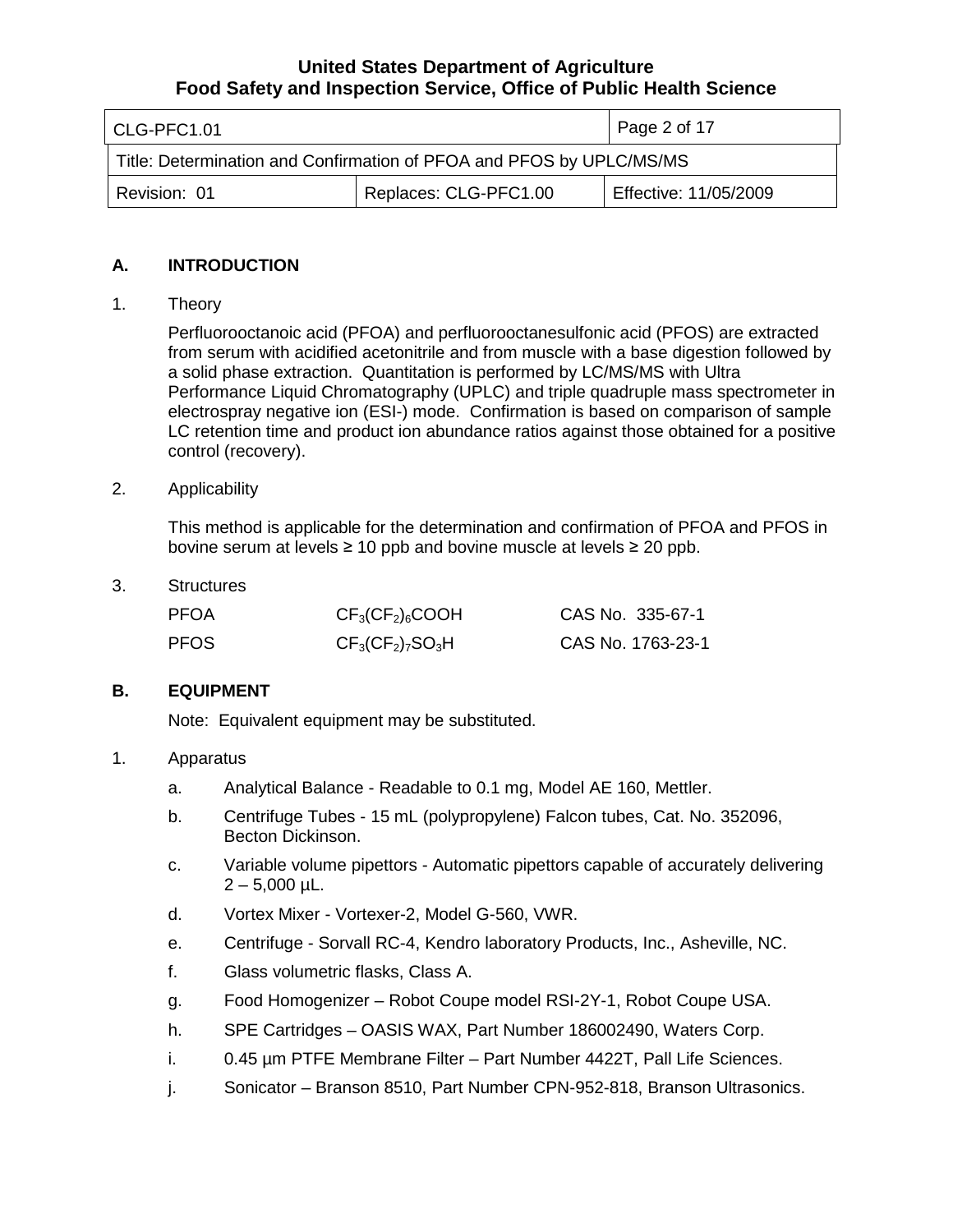| CLG-PFC1.01                                                          |                       | Page 3 of 17          |
|----------------------------------------------------------------------|-----------------------|-----------------------|
| Title: Determination and Confirmation of PFOA and PFOS by UPLC/MS/MS |                       |                       |
| Revision: 01                                                         | Replaces: CLG-PFC1.00 | Effective: 11/05/2009 |

- k. Disposable Culture Tubes 16 x 100 mm glass tubes, Part Number 73500 16100, Kimble Glass Inc.
- l. 50 mL Glass Centrifuge Tubes Part Number 89002-222, VWR Scientific.
- m. Homogenizer Polytron model PT 10-35 GT, Kinematica Inc.

### 2. Instrumentation

- a. LC/MS/MS Waters Acquity UPLC equipped with Waters Acquity TQD triple quadrupole mass spectrometer.
- b. UPLC column Waters Acquity UPLC BEH C18 1.7 µm, 2.1 x 50 mm.
- c. PFC Isolator Column Waters Acquity UPLC PFC Isolator Column (if necessary)

# **C. REAGENTS AND SOLUTIONS**

Note: Equivalent reagents and solutions may be substituted.

### 1. Reagents

- a. Acetonitrile HPLC grade, Cat. No. 015-4, Burdick & Jackson.
- b. Methanol HPLC grade, Cat. No. 230-4, Burdick & Jackson.
- c. Formic Acid 98%, Cat. No. 94318, Fluka Analytical.
- d. Water Deionized, HPLC grade, Millipore Milli-Q System.
- e. Ammonium Acetate Mass Spectrometric grade, Cat. No. 73594-25G-F, Sigma-Aldrich.
- f. Serum Control Fetal Bovine Serum, Certified, Cat. No. 16000-044, Invitrogen Corporation.
- g. Ammonium Hydroxide 28-30 wt % Solution of  $NH<sub>3</sub>$  in H<sub>2</sub>O, Cat. No. 205840025, ACROS Organics.
- h. Sodium Hydroxide ≥ 95%, Cat. No. 567530, EMD Chemicals.
- i. Sodium Acetate Trihydrate  $\geq$  99.0%, Cat. No. 71193, Fluka.
- j. Glacial Acetic Acid Reagent grade, Cat. No. A38-212, Fisher.

### 2. Solutions

a. Mobile Phase A (2 mM ammonium acetate aqueous with 5% methanol):

Weigh 0.154 g ammonium acetate and place into a 1 L volumetric flask. Add 50 mL of methanol and bring to 1 L volume with fresh Milli-Q water.

b. Mobile Phase B:

100% Methanol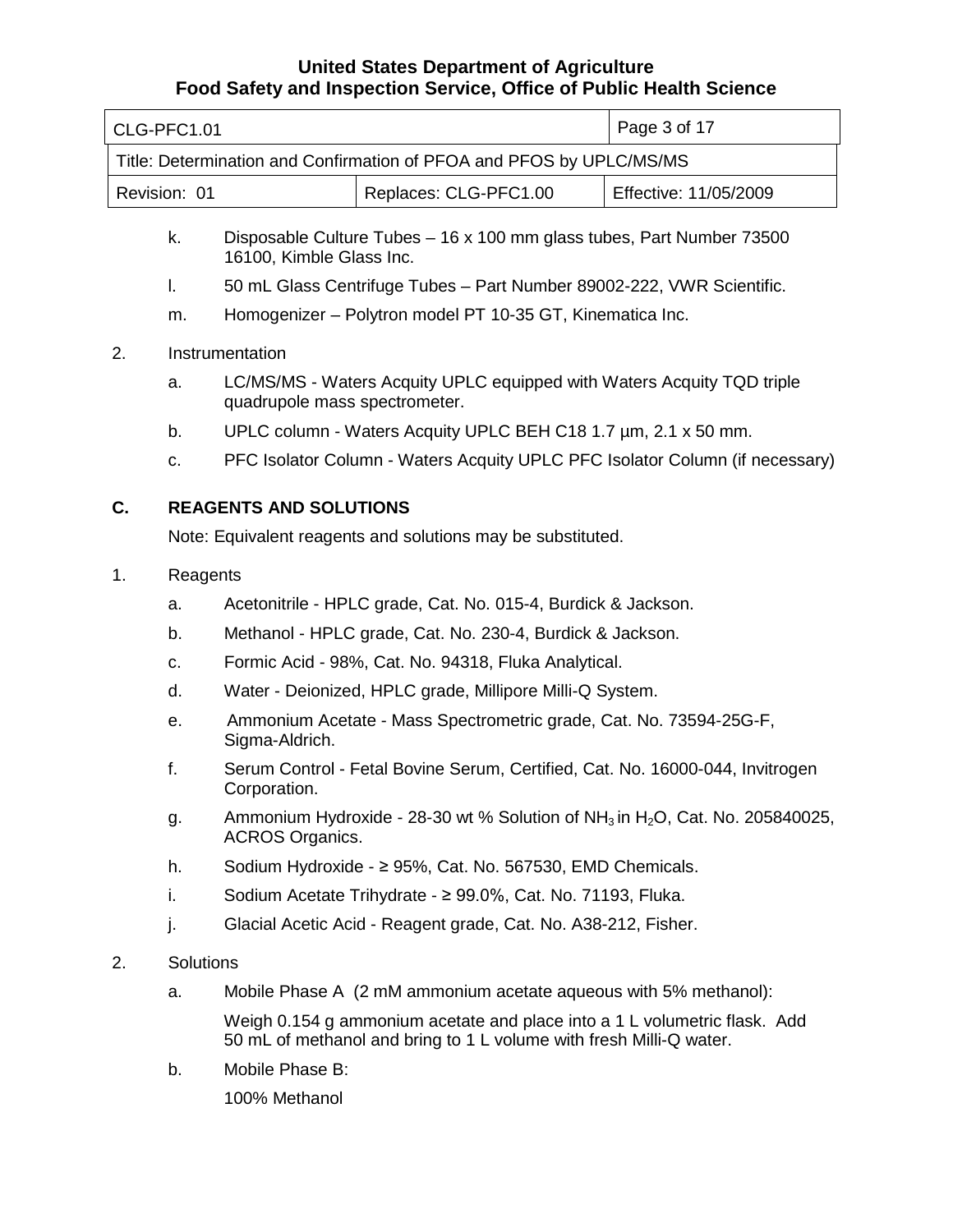| l CLG-PFC1.01                                                        |                       | $\vert$ Page 4 of 17  |
|----------------------------------------------------------------------|-----------------------|-----------------------|
| Title: Determination and Confirmation of PFOA and PFOS by UPLC/MS/MS |                       |                       |
| Revision: 01                                                         | Replaces: CLG-PFC1.00 | Effective: 11/05/2009 |

c. 0.1 M Formic Acid:

Add 4.6 mL formic acid to a 1 L volumetric flask and dilute to volume with Milli-Q water.

d. 2 mM Ammonium Acetate aqueous solution:

Weigh 0.154 g ammonium acetate and place into a 1 L volumetric flask and bring to 1 L volume with fresh Milli-Q water.

e. 2 mM Ammonium Acetate/2 mM Ammonium Hydroxide:

Weigh 0.0154 g ammonium acetate and place into a 100 mL volumetric flask, add 26.92 µL of 29% ammonium hydroxide and bring to volume with fresh Milli-Q water.

f. 0.1% Ammonium Hydroxide:

Pipette 1.0 mL of ammonium hydroxide into a 1 L volumetric flask. Bring to volume with methanol.

g. 10 mM Sodium Hydroxide in Methanol:

Weigh 0.4 g sodium hydroxide into a 1 L volumetric flask, bring to volume with methanol.

h. 25 mM Sodium Acetate Buffer:

Weigh 3.402 g sodium acetate trihydrate into a 1 L volumetric flask, bring to volume with fresh Milli-Q water. Check pH and bring to  $4.0 \pm 0.1$  with glacial acetic acid if necessary.

### **D. STANDARDS**

Note: Equivalent standards may be substituted.

1. Source

For Serum:

Reference standard solution containing PFOA and PFOS in methanol with a concentration of 2.0 μg/mL, approximately 98% pure, stored in sealed ampoule. Cat. No. PFC-MXB, Wellington Laboratories (Guelph, Ontario, Canada).

For Muscle:

mPFOA IS: Internal Reference standard solution containing mPFOA in methanol with a concentration of 50.0 μg/mL, approximately 98% pure, stored in sealed ampoule. Cat. No. MPFOA, Wellington Laboratories (Guelph, Ontario, Canada).

mPFOS IS: Internal Reference standard solution containing mPFOS in methanol with a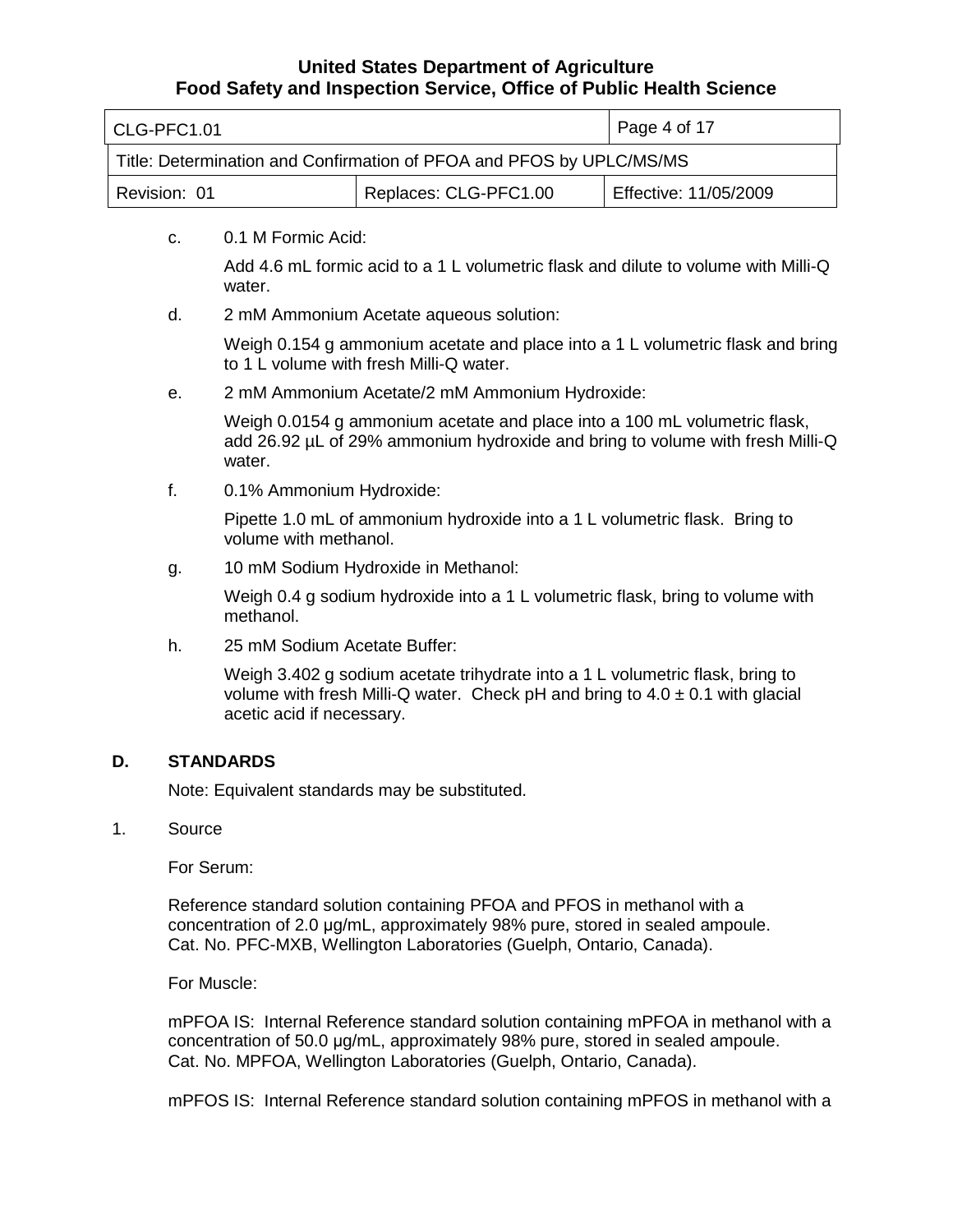| l CLG-PFC1.01                                                        |                       | Page 5 of 17          |
|----------------------------------------------------------------------|-----------------------|-----------------------|
| Title: Determination and Confirmation of PFOA and PFOS by UPLC/MS/MS |                       |                       |
| Revision: 01                                                         | Replaces: CLG-PFC1.00 | Effective: 11/05/2009 |

concentration of 50.0 µg/mL, approximately 98% pure, stored in a sealed ampoule. Cat. No. MPFOS, Wellington Laboratories (Guelph Ontario, Canada).

Perfluorooctanoic Acid (PFOA) – 96%, Cat. No. 171468, Aldrich Chemical Co.

Heptadecafluorooctanesulfonic Acid (PFOS) – 98%, Cat. No. HO781, TCI America.

2. Preparation

Note: Different perfluorinated compound (PFC) solution concentrations may be prepared as long as fortification volumes are adjusted accordingly.

- a. Serum
	- i. PFC Intermediate solution  $(0.5 \mu g/mL)$ :

Pipet 250  $\mu$ L of the stock standard solution (2.0  $\mu$ g/mL) into a 1.0 mL volumetric flask and bring to volume with methanol.

ii. PFC Intermediate solution (0.05 µg/mL):

Pipet 250 µL of the stock standard solution (2.0 µg/mL) into a 10 mL volumetric flask and bring it to volume with methanol.

iii. LC/MS/MS Matrix-Matched Standard Curve Solutions for Serum:

Each of the calibration curve standards is prepared and extracted by following the procedure for serum samples as described in F.1.a.

- b. Muscle
	- i. PFOA Stock Standard (1.0 mg/mL):

Weigh 10 mg of neat PFOA standard into a 10 mL volumetric flask. Bring to volume with methanol.

ii. PFOS Stock Standard (1.0 mg/mL):

Weigh 10 mg of neat PFOS standard into a 10 mL volumetric flask. Bring to volume with methanol.

- iii. PFOA and PFOS Working Standards:
	- (a) PFOA and PFOS Working Standard (2.0 µg/mL):

Pipet 200 µL of the PFOA stock standard and 200 µL of the PFOS stock standard into a 100 mL volumetric flask. Bring to volume with methanol.

(b) PFOA and PFOS Working Standard (1.0 µg/mL):

Pipet 5.0 mL of the PFOA and PFOS working standard (2.0 µg/mL) into a 10.0 mL volumetric flask. Bring to volume with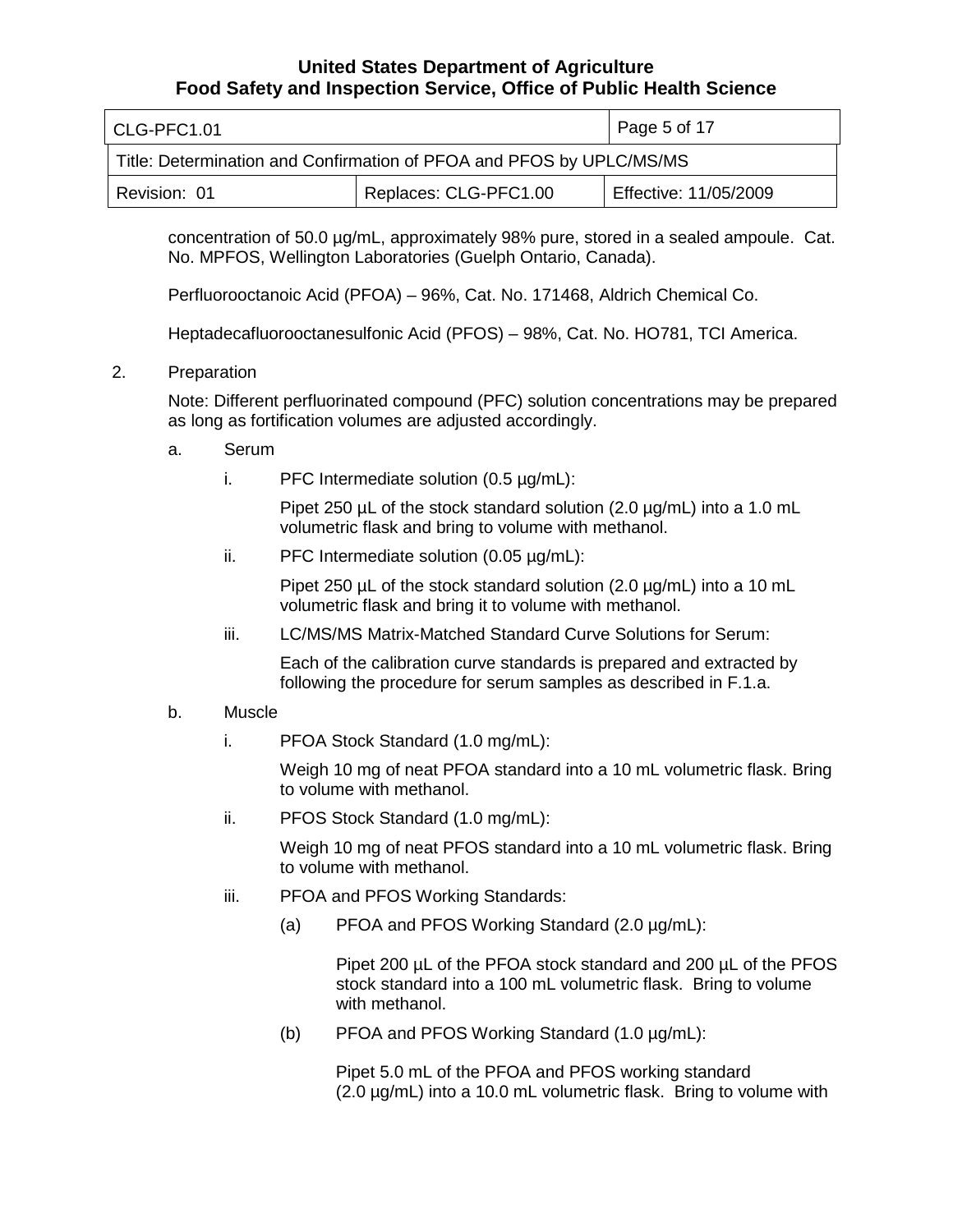| l CLG-PFC1.01                                                        |  | Page 6 of 17          |
|----------------------------------------------------------------------|--|-----------------------|
| Title: Determination and Confirmation of PFOA and PFOS by UPLC/MS/MS |  |                       |
| Replaces: CLG-PFC1.00<br>Revision: 01                                |  | Effective: 11/05/2009 |

methanol.

(c) PFOA and PFOS Working Standard (0.5 µg/mL):

Pipet 5.0 mL of the PFOA and PFOS working standard (1.0 µg/mL) into a 10.0 mL volumetric flask. Bring to volume with methanol.

(d) PFOA and PFOS Working Standard  $(0.25 \mu g/mL)$ :

Pipet 5.0 mL of the PFOA and PFOS working standard (0.5 µg/mL) into a 10.0 mL volumetric flask. Bring to volume with methanol.

iv. mPFOA and mPFOS Working Standard (0.5 µg/mL):

Pipet 100 µL of the Wellington mPFOA IS (50.0 µg/mL) and 100 µL of the Wellington mPFOS IS (50.0 µg/mL) into a 10 mL volumetric flask and bring to volume with methanol.

v. LC/MS/MS Matrix-Matched Standard Curve Solutions for Muscle:

Each of the calibration curve standards is prepared and extracted by following the procedure for muscle samples as described in F.2.d.

3. Storage and Stability

The standard mixture in D.1 is to be stored refrigerated  $(2 - 8 \degree C)$  and is stable for 2 years.

The working standard solutions are to be stored refrigerated (2 - 8  $^{\circ}$ C) and are stable for 1 year.

### **E. SAMPLE PREPARATION**

1. Muscle

Allow sample to thaw and trim sample of extraneous connective tissue. If only a subsample is to be prepared, assure the sub-sample is representative of the entire sample. Using a food processor, thoroughly blend tissue to homogenize. Immediately transfer mixture to a suitable container and store in a freezer at ≤ -10 °C. Avoid any unnecessary freeze/thaw cycles.

2. Serum

Thaw serum sample and mix well until homogenous before use.

Store samples at  $\leq$  - 10 °C when not in use.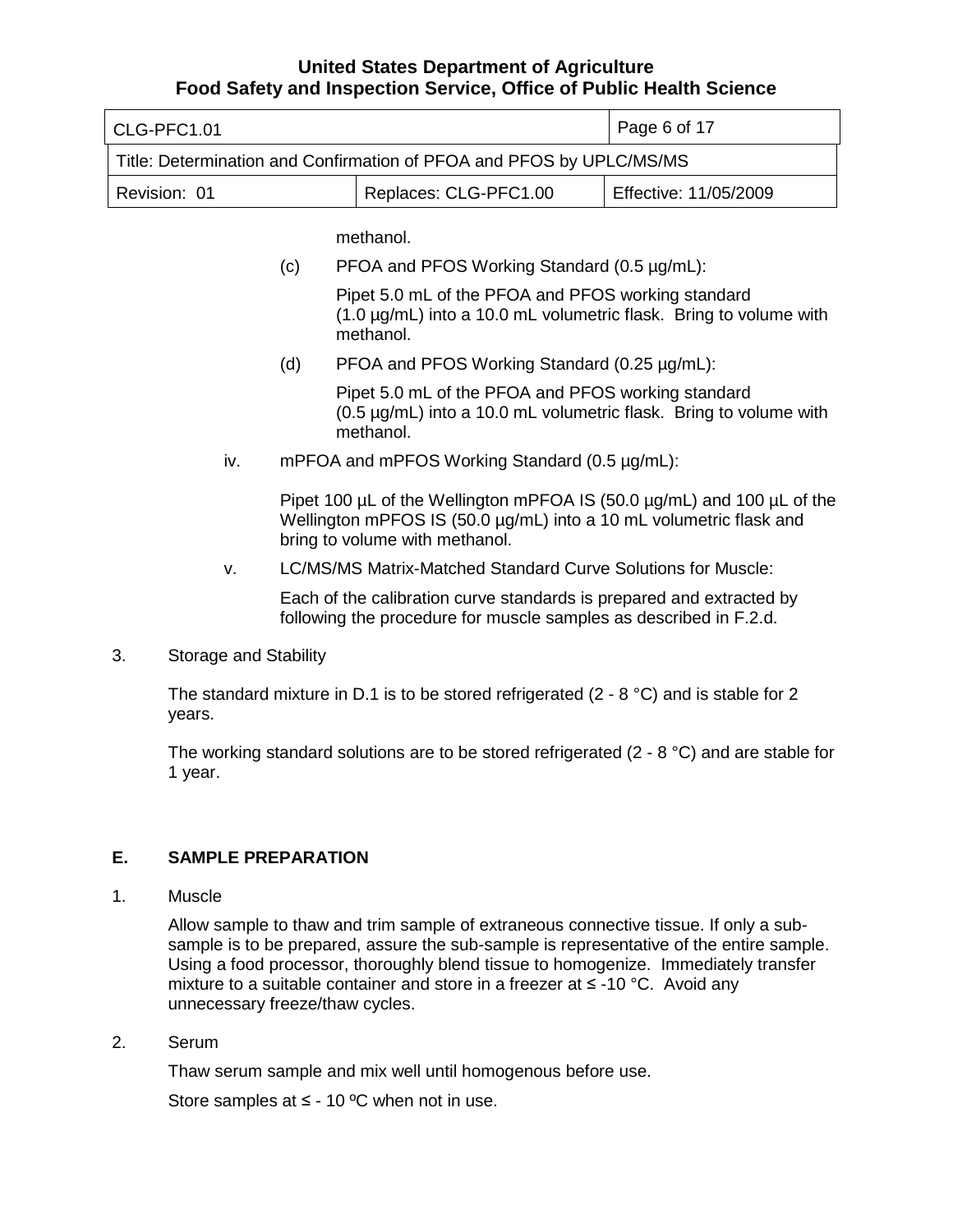| l CLG-PFC1.01                                                        |                       | Page 7 of 17          |
|----------------------------------------------------------------------|-----------------------|-----------------------|
| Title: Determination and Confirmation of PFOA and PFOS by UPLC/MS/MS |                       |                       |
| Revision: 01                                                         | Replaces: CLG-PFC1.00 | Effective: 11/05/2009 |

### **F. ANALYTICAL PROCEDURE**

- 1. Extraction for Serum
	- a. Pipet 50 µL of thawed serum sample into 15 mL Falcon centrifuge tube. Pipet two 50 µL aliquots of blank serum into separate 15 mL Falcon centrifuge tubes. Use the first tube as negative blank and fortify the second tube as a 40 ppb positive control (recovery) by adding a 4 µL aliquot of working standard (500 ng/mL).

At this time calibration curve standards are prepared. Pipet 50 µL of thawed serum matrix control blank sample into a 15 mL Falcon centrifuge tube for each standard. Fortify as follows:

| Standard concentration<br>in serum (ppb) | Fortification solution used<br>UL. | Conc. of fortification<br>solution (ng/mL) |
|------------------------------------------|------------------------------------|--------------------------------------------|
| 10                                       | 10                                 | 50                                         |
| 20                                       | 20                                 | 50                                         |
| 40                                       |                                    | 500                                        |
| 80                                       |                                    | 500                                        |
| 160                                      | 16                                 | 50C                                        |

- b. Add 100 µL 0.1 M formic acid to each tube. Cap and vortex mix for 30 seconds.
- c. Add 1000 µL of cold acetonitrile to each tube. Cap and vortex mix for 30 seconds.
- d. Centrifuge at 2000 *g* for 3 minutes.
- e. Pipet 250 µL of the clear supernatant and transfer to an auto-sampler vial.
- f. Add 750 µL of the 2 mM ammonium acetate aqueous solution to the extract in the auto-sampler vial.
- g. Cap the vial and vortex mix briefly for ~1 second. The final sample extract is ready for LC/MS/MS analysis.
- 2. Extraction for Muscle
	- a. Weigh  $2.0 \pm 0.05$  g of thawed tissue into 50.0 mL glass centrifuge tubes.
	- b. Pipet 2.0 mL of fresh Milli-Q water into each sample, vortex until well mixed. Homogenize samples with a Polytron homogenizer until sample is completely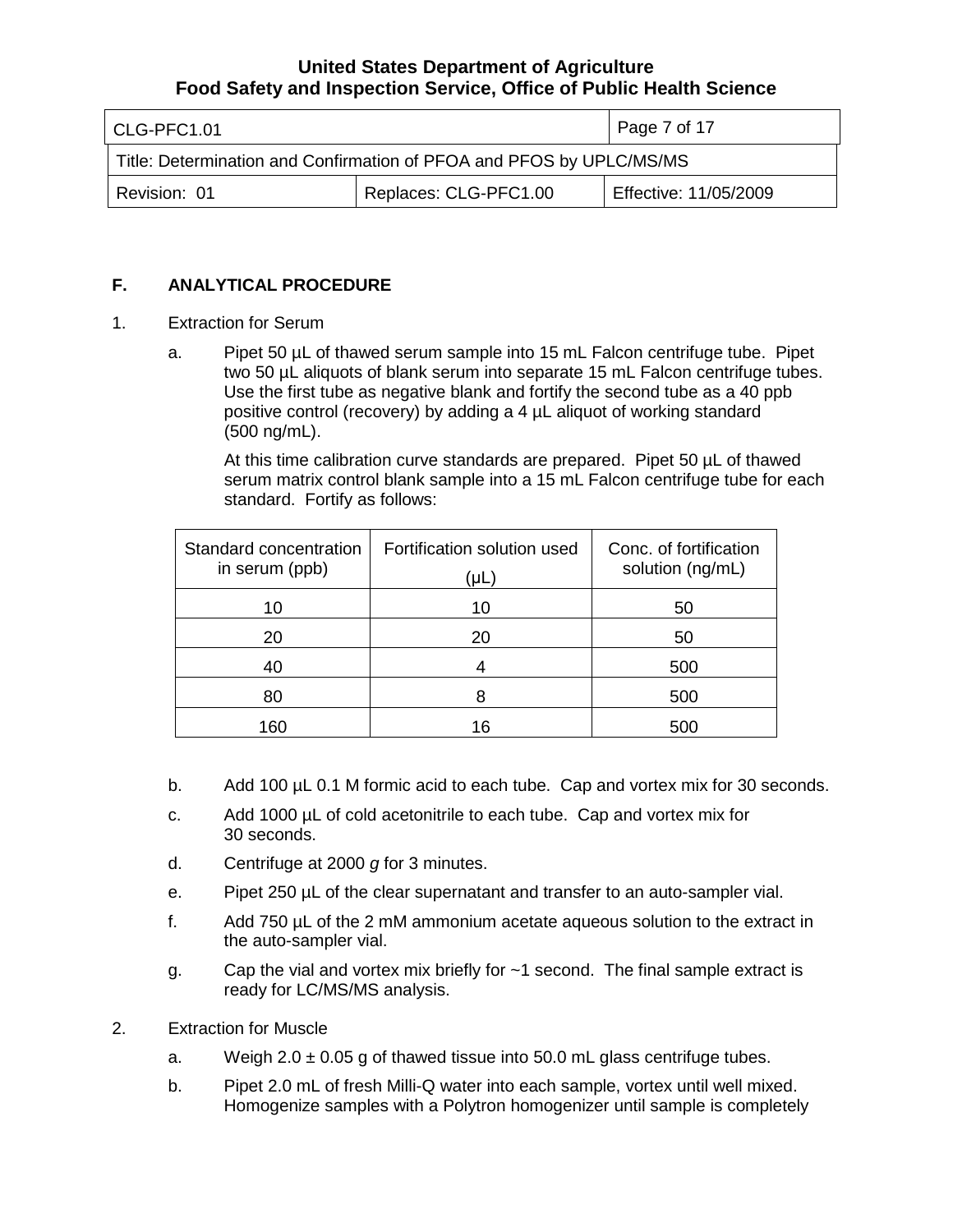| l CLG-PFC1.01                                                        |                       | Page 8 of 17          |
|----------------------------------------------------------------------|-----------------------|-----------------------|
| Title: Determination and Confirmation of PFOA and PFOS by UPLC/MS/MS |                       |                       |
| Revision: 01                                                         | Replaces: CLG-PFC1.00 | Effective: 11/05/2009 |

blended with the water.

- c. Place a 1.0  $\pm$  0.05 g subsample of the homogenate (equivalent to 0.5 g muscle) into a 15.0 mL polypropylene tube. Use one tube as a negative blank and another as the 40 ppb positive control. To make the 40 ppb positive control add 40 µL of the 0.5 µg/mL PFOA and PFOS working standard (D.2.b.iii.(c)).
- d. At this time calibration curve standards for muscle are prepared. Fortify as follows:

| Standard concentration<br>in tissue matrix (ppb) | µL of fortification<br>solution used | Concentration of<br>fortification solution<br>ug/mL) |
|--------------------------------------------------|--------------------------------------|------------------------------------------------------|
| 20                                               | 40                                   | 0.25                                                 |
|                                                  | 40                                   | 0.50                                                 |
|                                                  |                                      |                                                      |

- e. Add the internal standard to all samples by pipetting 160 µL of the mPFOA and mPFOS Working Standard solution (0.5 µg/mL).
- f. Add 9.0 mL of 10 mM sodium hydroxide in methanol solution to the 15.0 mL polypropylene tube, invert several times to mix.
- g. Allow samples to digest for 30 minutes in a room temperature ultrasonic bath.
- h. Centrifuge samples at 2,000 x *g* for 5 minutes.
- i. WAX Cartridge Clean Up: Attach 60.0 mL reservoirs to WAX column cartridges on a vacuum manifold. Condition the cartridges with 4.0 mL 0.1% ammonium hydroxide in methanol followed by 4.0 mL methanol followed by 4.0 mL Milli-Q water. After conditioning is complete, close all stopcocks. Pipet 1.0 mL of the supernatant (equivalent to 50 mg muscle) and 9.0 mL of fresh Milli-Q water into the 60.0 mL reservoir. Open stopcocks and allow sample to load onto the column  $\sim$  1 drop/second. Rinse the cartridge with 4.0 mL of 25 mM sodium acetate buffer followed by 4.0 mL of methanol.
- j. Elute the residue with 4.0 mL 0.1% ammonium hydroxide in methanol (elute into a 16x100 mm disposable glass tube).
- k. Evaporate the 0.1% ammonium hydroxide in methanol eluate to dryness under a stream of nitrogen in a < 70 °C water bath.
- 1. Reconstitute the residue with 200  $\mu$  L 2 mM ammonium acetate / 2 mM ammonium hydroxide and 800 µL of methanol to yield the final extract.
- m. Vortex for approximately 10 seconds.
- n. Filter the extract into an autosampler vial for LC/MS/MS analysis using 0.45 µm PTFE filters.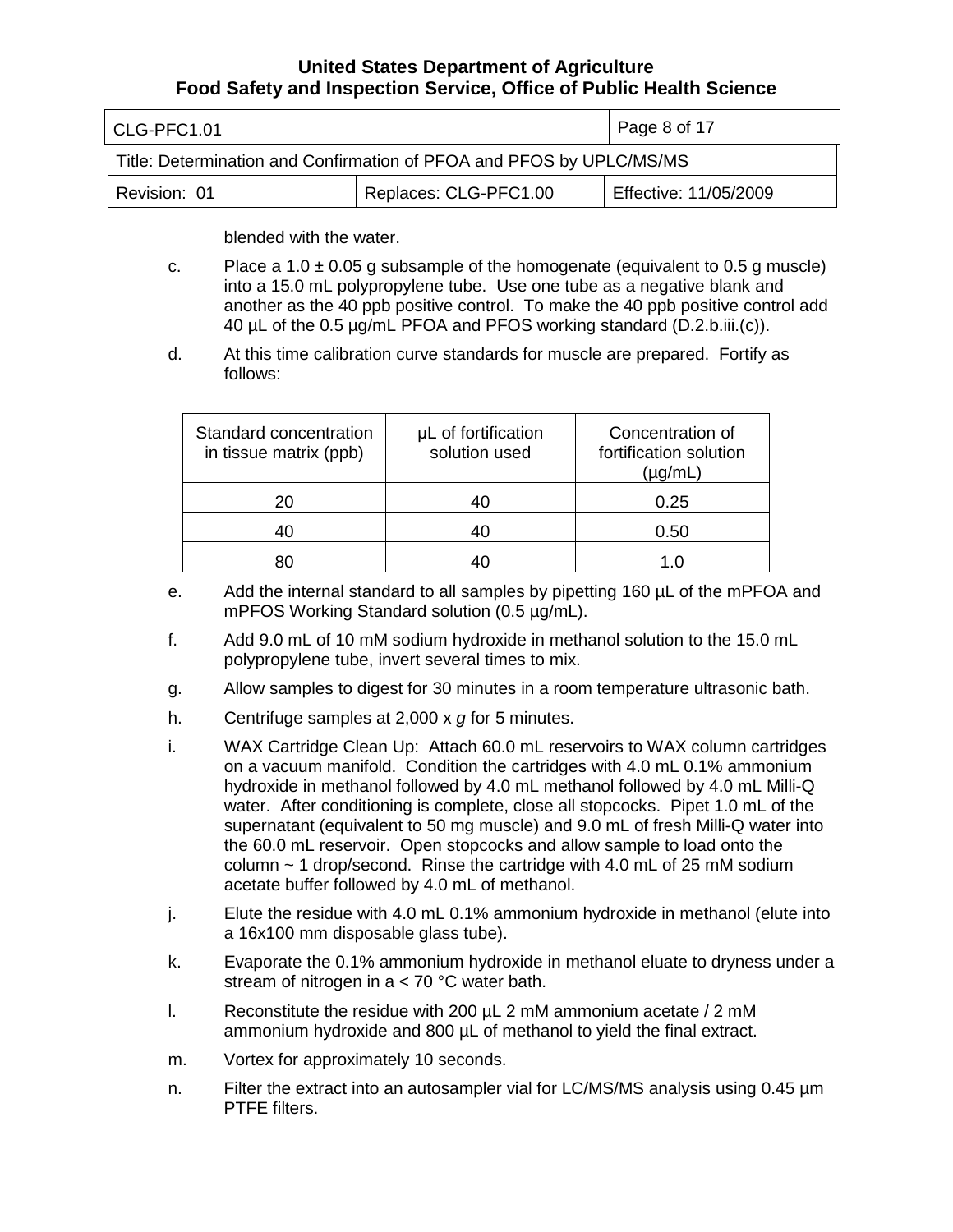| l CLG-PFC1.01                                                        |  | $\vert$ Page 9 of 17  |  |
|----------------------------------------------------------------------|--|-----------------------|--|
| Title: Determination and Confirmation of PFOA and PFOS by UPLC/MS/MS |  |                       |  |
| Replaces: CLG-PFC1.00<br>Revision: 01                                |  | Effective: 11/05/2009 |  |

### 3. LC/MS/MS Analysis

Note: Frequent instrument cleaning is recommended.

### a. UPLC Instrumental Settings

To minimize possible PFC background levels, sonicate mobile phases and bypass instrument degasser. If needed, install and use PFC isolator column (B.2.c).

Note: The following instrument parameters may be optimized:

| Column temperature: | 50 °C |
|---------------------|-------|
|---------------------|-------|

Injection volume: 20 µL

For serum use the following conditions:

| Time<br>(min) | <b>Flow Rate</b><br>(mL/min) | (A)<br>Aqueous (%) | (B)<br>Organic (%) |
|---------------|------------------------------|--------------------|--------------------|
| 0.0           | 0.5                          | 75                 | 25                 |
| 0.5           | 0.5                          | 75                 | 25                 |
| 3.5           | 0.5                          | 10                 | 90                 |
| 3.6           | 0.5                          | 0                  | 100                |
| 4.5           | 0.5                          | 0                  | 100                |
| 4.6           | 0.5                          | 75                 | 25                 |
| 6.0           | 0.5                          | 75                 | 25                 |

For muscle use the following isocratic conditions:

| Column temperature: | 50 °C      |
|---------------------|------------|
| Injection volume:   | $15 \mu L$ |

| Time<br>min) | <b>Flow Rate</b><br>(mL/min) | A<br>Aqueous (%) | (B<br>Organic (%) |
|--------------|------------------------------|------------------|-------------------|
|              | 0.3                          | 20               |                   |
|              | 0.3                          |                  |                   |

### b. MS/MS Parameters

| Ion Mode:                       | Negative ion ESI   |
|---------------------------------|--------------------|
| Source Temperature:             | 150 $\,^{\circ}$ C |
| <b>Desolvation Temperature:</b> | 450 °C             |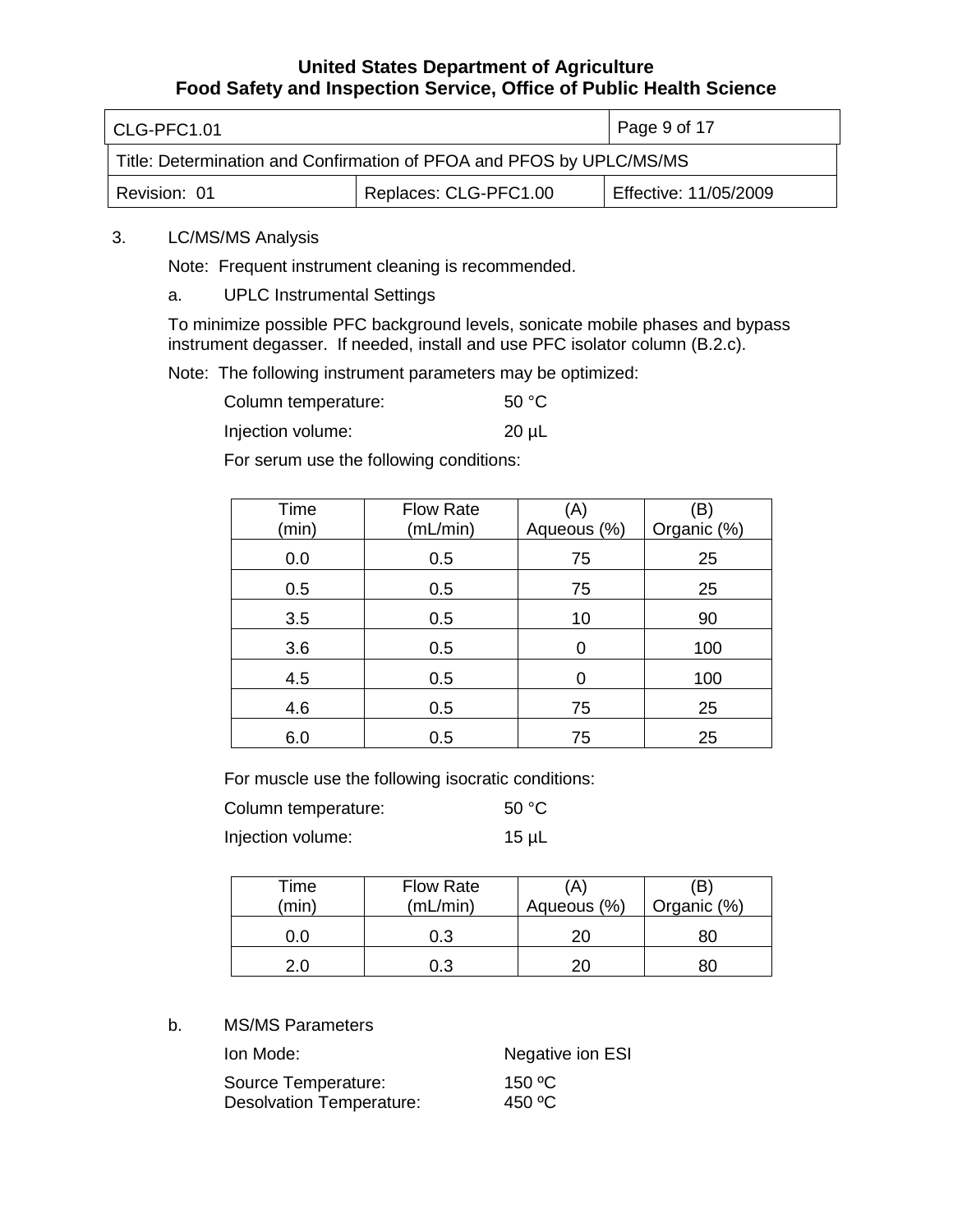| l CLG-PFC1.01                                                        |  | Page 10 of 17         |
|----------------------------------------------------------------------|--|-----------------------|
| Title: Determination and Confirmation of PFOA and PFOS by UPLC/MS/MS |  |                       |
| Replaces: CLG-PFC1.00<br>Revision: 01                                |  | Effective: 11/05/2009 |

Dwell Time (s): 0.05<br>Capillary Voltage: 3.0 kV Capillary Voltage:

Note: Tune the instrument as needed.

c. Summary of Multiple Reaction Monitoring (MRM) transitions and parameters selected for each Compound:

| Compound     | <b>Serum</b><br><b>RT</b><br>(min) | <b>Muscle</b><br><b>RT</b><br>(min) | <b>Precursor Ion</b><br>(m/z) | <b>Cone</b><br>(V) | <b>Product ions</b><br>(m/z) | <b>Collision</b><br>(eV) |
|--------------|------------------------------------|-------------------------------------|-------------------------------|--------------------|------------------------------|--------------------------|
| <b>PFOA</b>  | 2.0                                | 0.62                                | 412.9                         | 20                 | 168.9                        | 16                       |
|              |                                    |                                     |                               | 20                 | 218.9                        | 20                       |
|              |                                    |                                     |                               | 20                 | 369.0                        | 12                       |
| <b>PFOS</b>  | 2.2                                | 0.65                                | 498.9                         | 70                 | 98.9                         | 40                       |
|              |                                    |                                     |                               | 70                 | 129.9                        | 40                       |
|              |                                    |                                     |                               | 70                 | 169.1                        | 38                       |
| <b>mPFOA</b> | <b>NA</b>                          | 0.62                                | 417.0                         | 20                 | 372.0                        | 10                       |
| mPFOS        | <b>NA</b>                          | 0.65                                | 503.0                         | 70                 | 80.0                         | 40                       |

Note: Quan ion (most abundant product ion, used for quantitation) is in **Bold**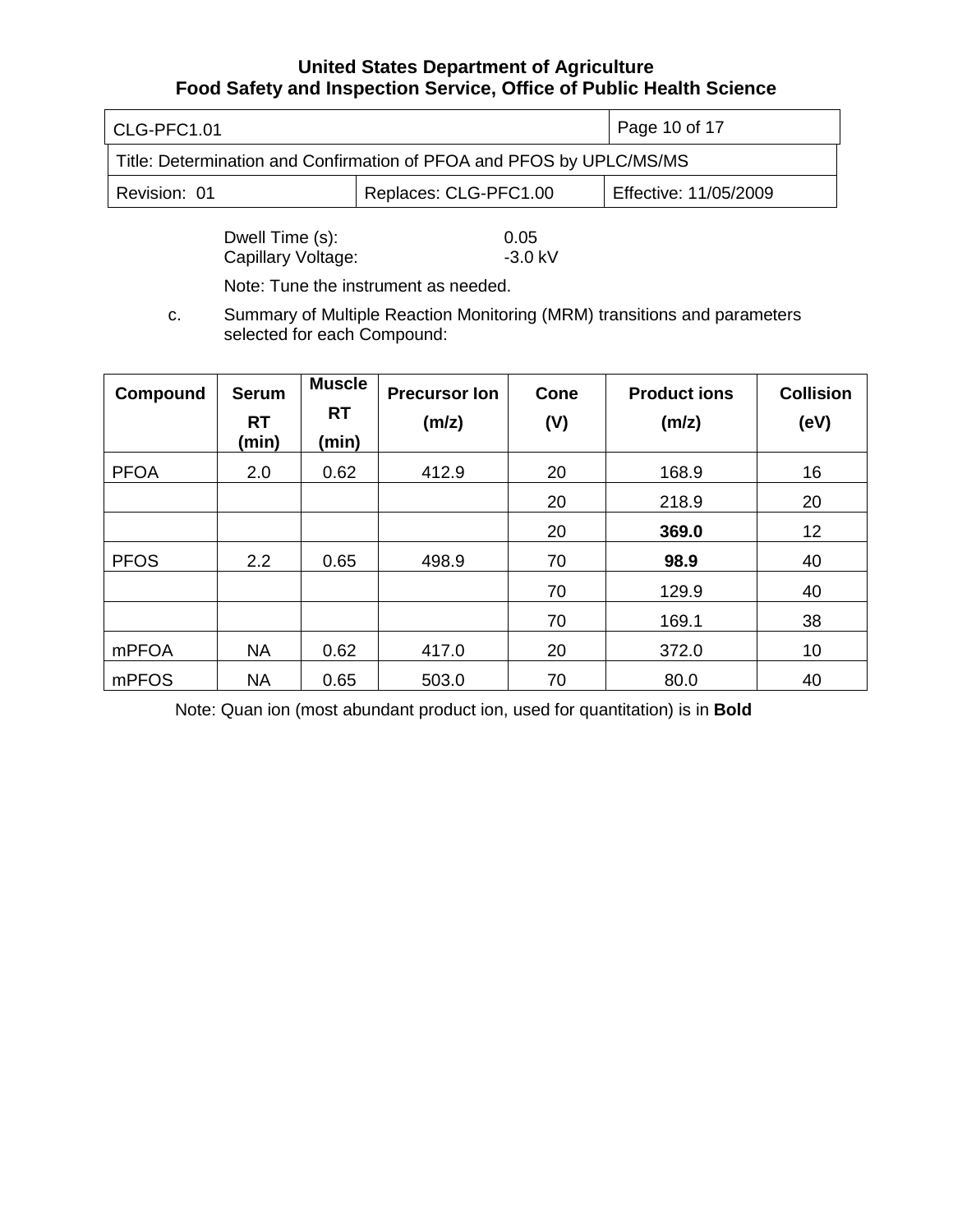| l CLG-PFC1.01                                                        |  | Page 11 of 17         |  |
|----------------------------------------------------------------------|--|-----------------------|--|
| Title: Determination and Confirmation of PFOA and PFOS by UPLC/MS/MS |  |                       |  |
| Replaces: CLG-PFC1.00<br>Revision: 01                                |  | Effective: 11/05/2009 |  |

### 4. Sample Chromatograms

### a. PFOA and PFOS, 10 ppb positive control (recovery) in serum



b. PFOA and PFOS, with internal standards mPFOA and mPFOS, 20 ppb positive control (recovery) in muscle

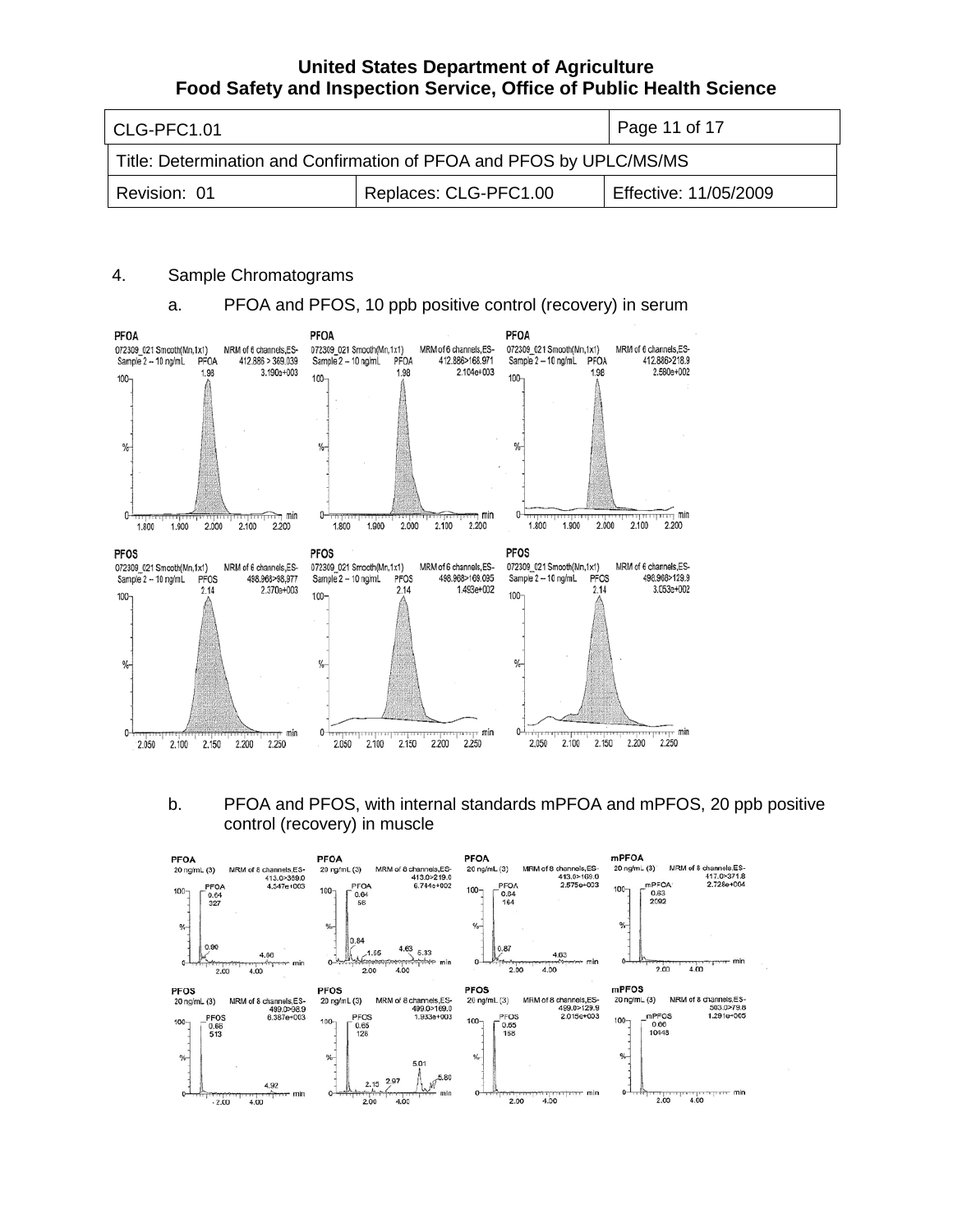| l CLG-PFC1.01                                                        |  | Page 12 of 17         |  |
|----------------------------------------------------------------------|--|-----------------------|--|
| Title: Determination and Confirmation of PFOA and PFOS by UPLC/MS/MS |  |                       |  |
| Replaces: CLG-PFC1.00<br>Revision: 01                                |  | Effective: 11/05/2009 |  |

### **G. DETERMINATION AND CONFIRMATION**

- 1. Determinative instructions and criteria:
	- a. Ensure that all quantitation ions used for constructing the standard curve are present at a signal to noise ratio > 5.
	- b. Using linear regression analysis, calculate the slope, intercept, and correlation coefficient of a standard curve for each compound (PFOA and PFOS). This is constructed by plotting peak areas versus concentration (ng/mL) for the matrixmatched injection standards listed in F.1.a for serum or F.2.d for muscle.
	- c. For serum, the concentration of each analyte can be calculated using the following equation:

### **ng/mL PFC analyte = (A – B) / C** where

- **A** = PFC analyte peak area
- $C =$  slope of the calibration curve
- **intercept from the calibration curve**

Curve type: Linear, Origin: Exclude, Weighting: 1/x, Axis trans: None

For muscle, each calibration curve is created using the ratio (PFOS/mPFOS) and (PFOA/mPFOA) plotted against the concentration of the respective analyte. The concentration of the analyte in the sample is calculated using the following equation:

### **ng/mL PFC analyte = (A – B) / C** where

- **A** = (Peak area of quan ion of PFC)/(Peak area of mPFC)
- $C =$  slope of the calibration curve
- **B** = intercept from the calibration curve
- d. Calculate results when the following conditions are met:
	- i. The correlation coefficient for the standard curve is greater than 0.99
	- ii. The recovery of the positive control falls within the limits specified in section I.1.
- 2. Confirmation criteria
	- a. Retention time of the sample must be  $\pm$  5% of the fortified control.
	- b. Monitored ions for PFOA and PFOS will be assessed as follows:

Product ion abundance ratios must meet that of the reference within  $\pm 20\%$ absolute difference.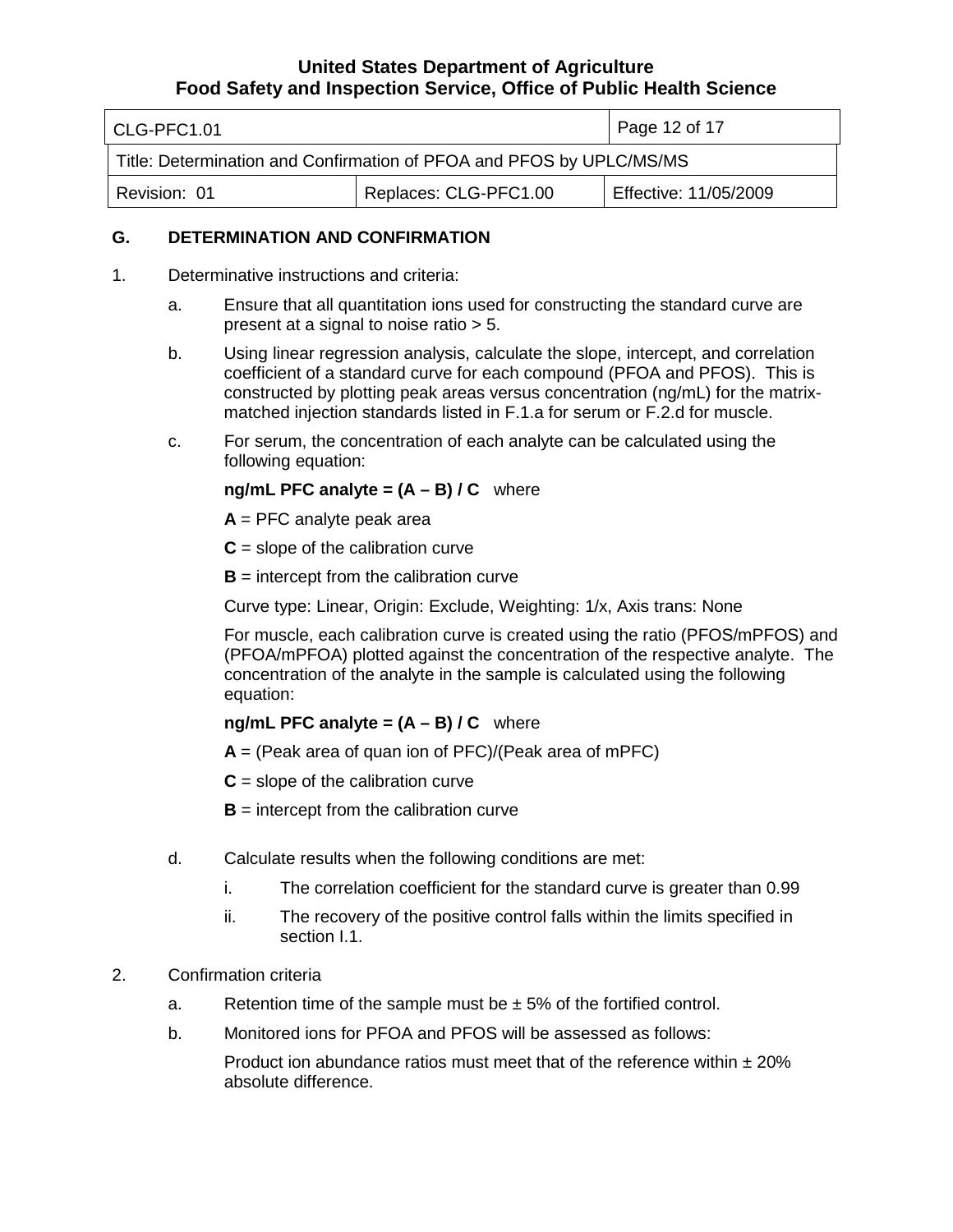| l CLG-PFC1.01                                                        |  | Page 13 of 17         |
|----------------------------------------------------------------------|--|-----------------------|
| Title: Determination and Confirmation of PFOA and PFOS by UPLC/MS/MS |  |                       |
| Replaces: CLG-PFC1.00<br>Revision: 01                                |  | Effective: 11/05/2009 |

The reference is the 40 ppb calibration curve point or 40 ppb positive control.

- c. The negative control (tissue blank):
	- i. must confirm negative for both compounds following G.2.a and G.2.b, or
	- ii. the area count of the quan ion must be less than the area count of the quan ion for the lowest calibration curve point (10 ppb for bovine serum; 20 ppb for bovine muscle).
- d. The positive control:
	- i. Serum
		- (a) must confirm positive for both compounds following G.2.a and G.2.b, and
		- (b) the area count of the quan ion for each native compound (PFOA and PFOS) must lie within the range of the curve.
	- ii. Muscle
		- (a) must confirm positive for both compounds following G.2.a and G.2.b, and
		- (b) the monitored ratio used for quantitation for each native compound (PFOA and PFOS) must lie within the range of the curve.

### **H. SAFETY INFORMATION AND PRECAUTIONS**

- 1. Required Protective Equipment: protective clothing, eyewear, and gloves.
- 2. Hazards

| <b>Procedure Step</b>                               | Hazard                                                                           | <b>Recommended Safe Procedures</b>                                                                                               |
|-----------------------------------------------------|----------------------------------------------------------------------------------|----------------------------------------------------------------------------------------------------------------------------------|
| <b>Organic Solvents</b><br>(Acetonitrile, Methanol) | Flammable, vapors are<br>corrosive to the skin, eyes,<br>and respiratory system. | Use only in an efficient chemical<br>fume hood, away from any<br>electrical or heating devices.                                  |
| <b>Concentrated Formic</b><br>acid                  | Acid burns                                                                       | Prepare acid solutions with care<br>in a well-ventilated area. Wear<br>protective eyewear, gloves, and<br>clothing when handling |
| <b>PFOA</b>                                         | Persistent, bioaccumulative<br>and toxic to mammalian<br>species                 | Handle with care in a well-<br>ventilated chemical fume hood.<br>Avoid contact with skin, eyes.                                  |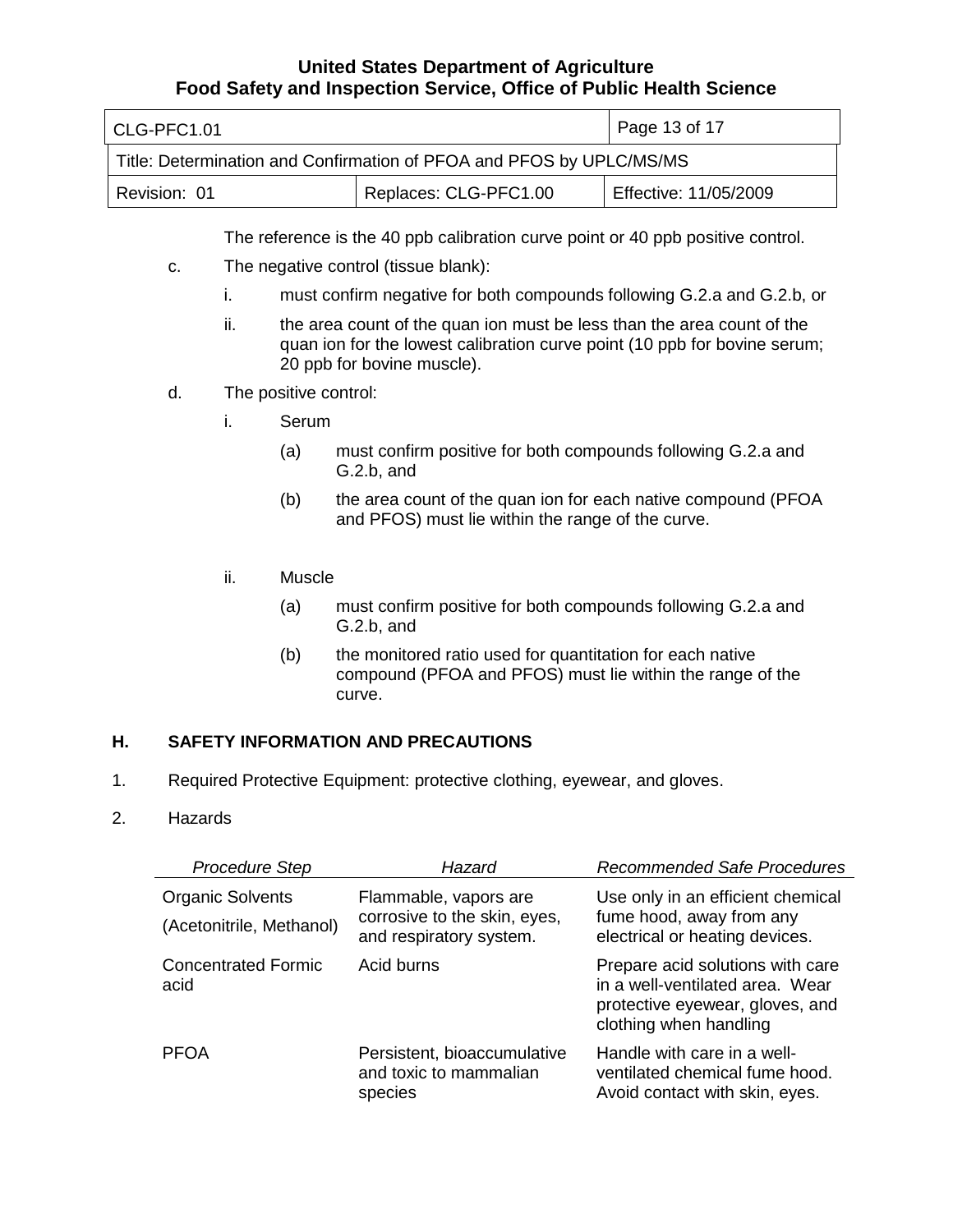| CLG-PFC1.01                                                          | Page 14 of 17                                                     |                                                                                                 |  |
|----------------------------------------------------------------------|-------------------------------------------------------------------|-------------------------------------------------------------------------------------------------|--|
| Title: Determination and Confirmation of PFOA and PFOS by UPLC/MS/MS |                                                                   |                                                                                                 |  |
| Revision: 01                                                         | Replaces: CLG-PFC1.00                                             | Effective: 11/05/2009                                                                           |  |
| <b>PFOS</b>                                                          | Persistent, bioaccumulative<br>and toxic to mammalian<br>species. | Handle with care in a well-<br>ventilated chemical fume hood.<br>Avoid contact with skin, eyes. |  |

# 3. Disposal Procedures

| <b>Procedure Step</b>                  | Hazard                                                                           | <b>Recommended Safe Procedures</b>                                                                                                                                                                                             |
|----------------------------------------|----------------------------------------------------------------------------------|--------------------------------------------------------------------------------------------------------------------------------------------------------------------------------------------------------------------------------|
| <b>Organic Solvents</b><br>(see above) | Flammable, vapors are<br>corrosive to the skin, eyes,<br>and respiratory system. | Collect waste in tightly sealed<br>container. Store away from non-<br>compatibles in a cool, well<br>ventilated, flammable liquid<br>storage area for disposal in<br>accordance with local, state, and<br>Federal regulations. |
| <b>Concentrated Formic</b><br>acid     | <b>Acid Burns</b>                                                                | Neutralize solutions to meet<br>local, state, and Federal<br>guidelines                                                                                                                                                        |
| <b>PFOA</b>                            | Persistent, bioaccumulative,<br>and toxic to mammalian<br>species                | Collect waste and store in a<br>tightly sealed container. Store<br>away from non-compatibles in a<br>cool, well ventilated storage<br>area for disposal in accordance<br>with local, state and Federal<br>regulations          |
| <b>PFOS</b>                            | Persistent, bioaccumulative,<br>and toxic to mammalian<br>species                | Collect waste and store in a<br>tightly sealed container. Store<br>away from non-compatibles in a<br>cool, well ventilated storage<br>area for disposal in accordance<br>with local, state and Federal<br>regulations.         |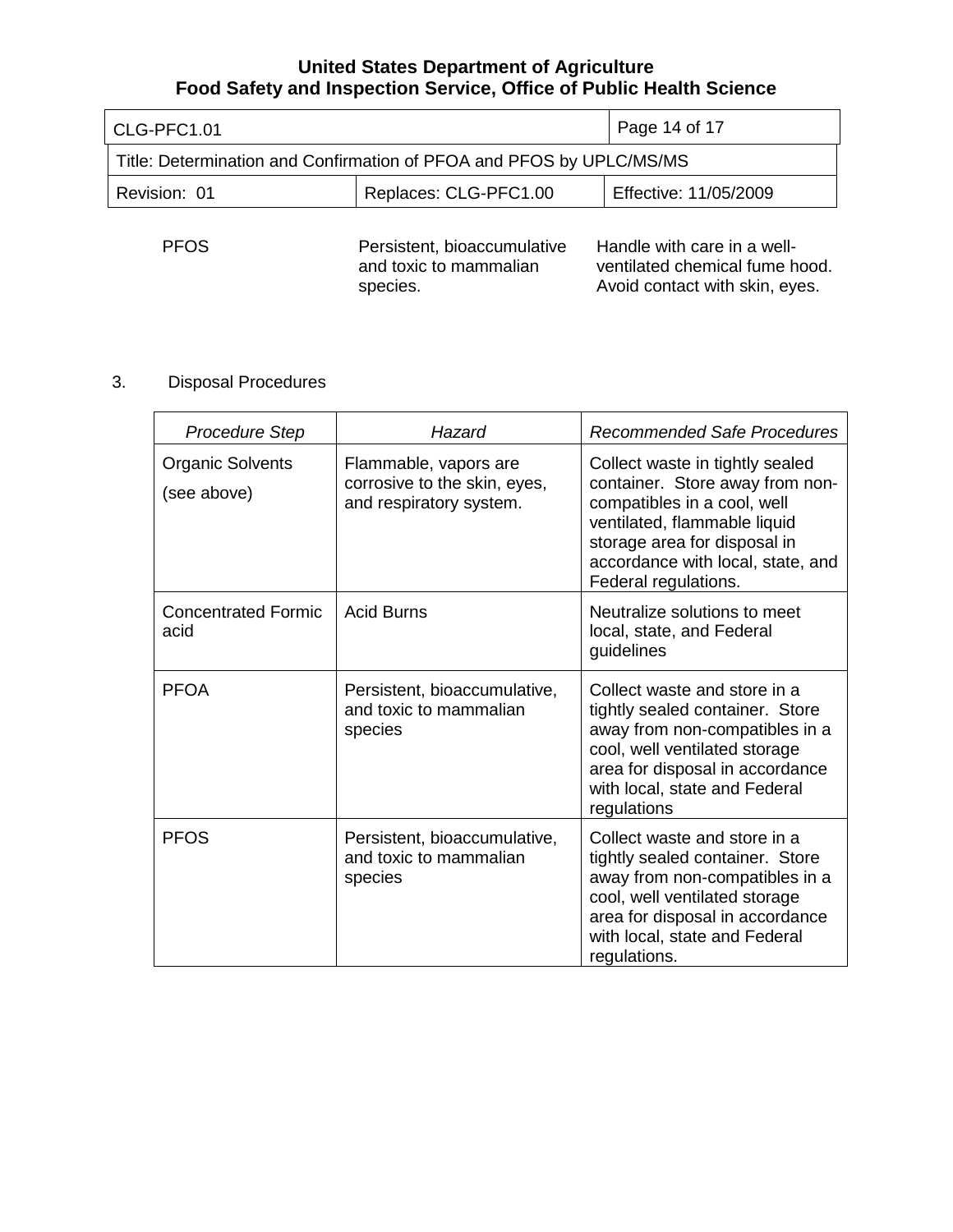| l CLG-PFC1.01                                                        | Page 15 of 17         |                       |  |
|----------------------------------------------------------------------|-----------------------|-----------------------|--|
| Title: Determination and Confirmation of PFOA and PFOS by UPLC/MS/MS |                       |                       |  |
| Revision: 01                                                         | Replaces: CLG-PFC1.00 | Effective: 11/05/2009 |  |

### **I. QUALITY ASSURANCE PLAN**

### 1. Performance Standard

|            | <b>Analytical Range</b> |                 |                        |                                  |
|------------|-------------------------|-----------------|------------------------|----------------------------------|
| Analytes   | Serum<br>(ppb)          | Muscle<br>(ppb) | Acceptable<br>Recovery | Acceptable<br>Repeatability (CV) |
| PFOA, PFOS | $10 - 160$              | $20 - 80$       | $70 - 120%$            | <b>20%</b>                       |

2. Critical Control Points and Specifications

#### *Record Acceptable Control* a. b. c. Sample volume for serum Sample weight for muscle Weight of subsample homogenate 50 μL, using properly calibrated pipette  $2.0 \pm 0.05$  g  $1.0 \pm 0.05$  g

# 3. Readiness To Perform

- a. Familiarization
	- i. Phase I: Matrix-based standards Create a standard curve on each of 3 consecutive days, which will include the following:
		- (a) 10 ppb (for serum only)
		- (b) 20 ppb
		- (c) 40 ppb
		- (d) 80 ppb
		- (e) 160 ppb (for serum only)
	- ii. Phase II: Fortified samples for serum- 3 replicates at 10 ppb, 40 ppb, and 160 ppb over a period of 3 different days.

Fortified samples for muscle- 3 replicates at 20 ppb, 40 ppb, and 80 ppb over a period of 3 different days.

NOTE: Phase I and Phase II may be performed concurrently.

iii. Phase III: Check samples for analyst accreditation.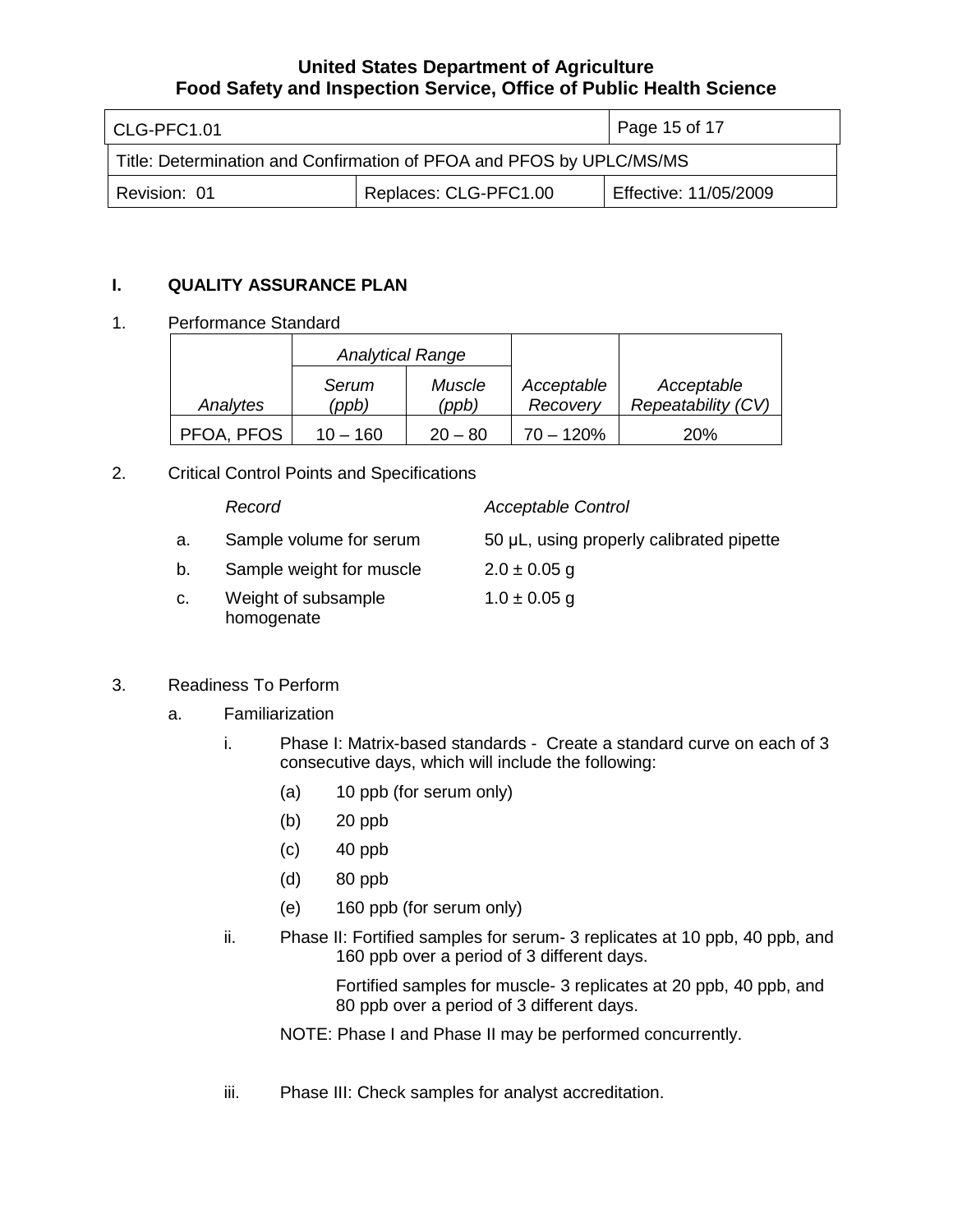|                                                                      | CLG-PFC1.01 |                                                                                                                                                                                                                                                           |                         |                               |  | Page 16 of 17                                                  |
|----------------------------------------------------------------------|-------------|-----------------------------------------------------------------------------------------------------------------------------------------------------------------------------------------------------------------------------------------------------------|-------------------------|-------------------------------|--|----------------------------------------------------------------|
| Title: Determination and Confirmation of PFOA and PFOS by UPLC/MS/MS |             |                                                                                                                                                                                                                                                           |                         |                               |  |                                                                |
| Revision: 01<br>Replaces: CLG-PFC1.00                                |             |                                                                                                                                                                                                                                                           | Effective: 11/05/2009   |                               |  |                                                                |
|                                                                      |             | A minimum of eight samples are to be quantitated and confirmed<br>(a)<br>at levels unknown to the analyst. One sample is to be unfortified.<br>The remaining samples are fortified from a mixed standard within<br>the analytical range for each analyte. |                         |                               |  |                                                                |
|                                                                      |             |                                                                                                                                                                                                                                                           | (b)                     | Manager (QAM).                |  | Report analytical findings to Supervisor and Quality Assurance |
|                                                                      |             |                                                                                                                                                                                                                                                           | (c)                     | official analysis.            |  | Authorization from QAM and Supervisor is required to commence  |
|                                                                      | b.          |                                                                                                                                                                                                                                                           | Acceptability criteria. |                               |  |                                                                |
|                                                                      |             | Refer to I. 1.                                                                                                                                                                                                                                            |                         |                               |  |                                                                |
| 4.                                                                   |             | <b>Intralaboratory Check Samples</b>                                                                                                                                                                                                                      |                         |                               |  |                                                                |
|                                                                      | a.          | System, minimum contents.                                                                                                                                                                                                                                 |                         |                               |  |                                                                |
|                                                                      |             | Frequency: Once per week per analyst when samples are analyzed.<br>i.                                                                                                                                                                                     |                         |                               |  |                                                                |
|                                                                      |             | ii.                                                                                                                                                                                                                                                       |                         | Records are to be maintained. |  |                                                                |
|                                                                      | b.          | Acceptability criteria.                                                                                                                                                                                                                                   |                         |                               |  |                                                                |
|                                                                      |             | Refer to I. 1.                                                                                                                                                                                                                                            |                         |                               |  |                                                                |
|                                                                      |             | If unacceptable values are obtained, then:                                                                                                                                                                                                                |                         |                               |  |                                                                |
|                                                                      |             | i.<br>Stop all official analyses by that analyst.                                                                                                                                                                                                         |                         |                               |  |                                                                |
|                                                                      |             | ii.                                                                                                                                                                                                                                                       | Take corrective action. |                               |  |                                                                |
| 5.                                                                   |             | Sample Acceptability and Stability                                                                                                                                                                                                                        |                         |                               |  |                                                                |
|                                                                      | a.          | Matrix: Bovine serum and muscle                                                                                                                                                                                                                           |                         |                               |  |                                                                |
|                                                                      | b.          | Sample storage:                                                                                                                                                                                                                                           |                         |                               |  |                                                                |
|                                                                      |             | Condition: Frozen, -10 °C or lower.<br>i.                                                                                                                                                                                                                 |                         |                               |  |                                                                |
|                                                                      |             | ii.                                                                                                                                                                                                                                                       | Time: 5 years.          |                               |  |                                                                |
| 6.                                                                   |             | Sample Set                                                                                                                                                                                                                                                |                         |                               |  |                                                                |
|                                                                      | a.          | Solvent blank                                                                                                                                                                                                                                             |                         |                               |  |                                                                |
|                                                                      | b.          | Blank (negative control)                                                                                                                                                                                                                                  |                         |                               |  |                                                                |
|                                                                      | C.          | Check sample (as needed)                                                                                                                                                                                                                                  |                         |                               |  |                                                                |
|                                                                      | d.          |                                                                                                                                                                                                                                                           |                         | Recovery (positive control)   |  |                                                                |
|                                                                      | е.          | Samples                                                                                                                                                                                                                                                   |                         |                               |  |                                                                |

Note: Solvent blanks may be distributed between controls and samples as needed to minimize carryover.